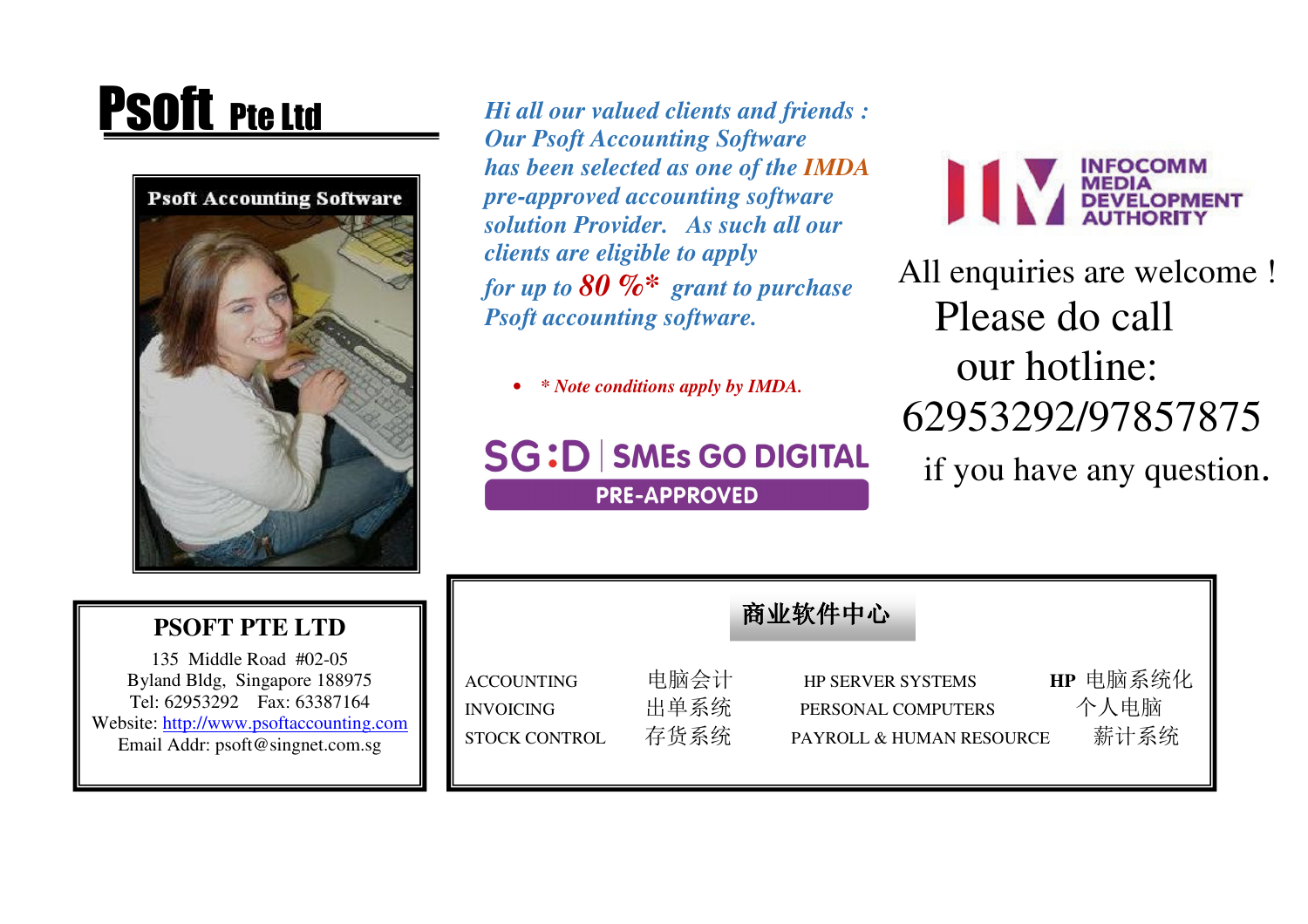# **Psoft Accounting**



#### **Package 1**

- 1. Psoft Accounting Software Single-User AR/AP/GL modules with Cloud-based system.
- 2. Hosting of the Psoft software and it's operating systems and peripheral backup support. And setting up the user's Chart of accounts for the AR/AP/GL modules. Set up a software network for the workgroup of three-user to link and share the Psoft software data real time.
- 3. Provides training for the application to capture transaction data. Set up the billing system. Formatting & customization of the company statement of accounts, financial reports and all the billing requirements.

 Price: S\$1520/=\* \* Grant limits subject to the conditions by IMDA.



### **Package 2**

- 1. Psoft Accounting Software Three-User AR/AP/GL modules with Cloud-based system.
- 2. Hosting of the Psoft software and it's operating systems and peripheral backup support. And setting up the user's Chart of accounts for the AR/AP/GL modules. Set up a software network for the workgroup of three-user to link and share the Psoft software data real time.
- 3. Provides training for the application to capture transaction data. Set up the billing system. Formatting & customization of the company statement of accounts, financial reports and all the billing requirements.

 Price: S\$4560/=\* \* Grant limits subject to the conditions by IMDA.



## **Package 3**

- 1. Psoft Accounting Software Five-User AR/AP/GL modules with Cloud-based system.
- 2. Hosting of the Psoft software and it's operating systems and peripheral backup support. And setting up the user's Chart of accounts for the AR/AP/GL modules. Set up a software network for the workgroup of three-user to link and share the Psoft software data real time.
- 3. Provides training for the application to capture transaction data. Set up the billing system. Formatting & customization of the company statement of accounts, financial reports and all the billing requirements.

 Price: S\$7600/=\* \* Grant limits subject to the conditions by IMDA.